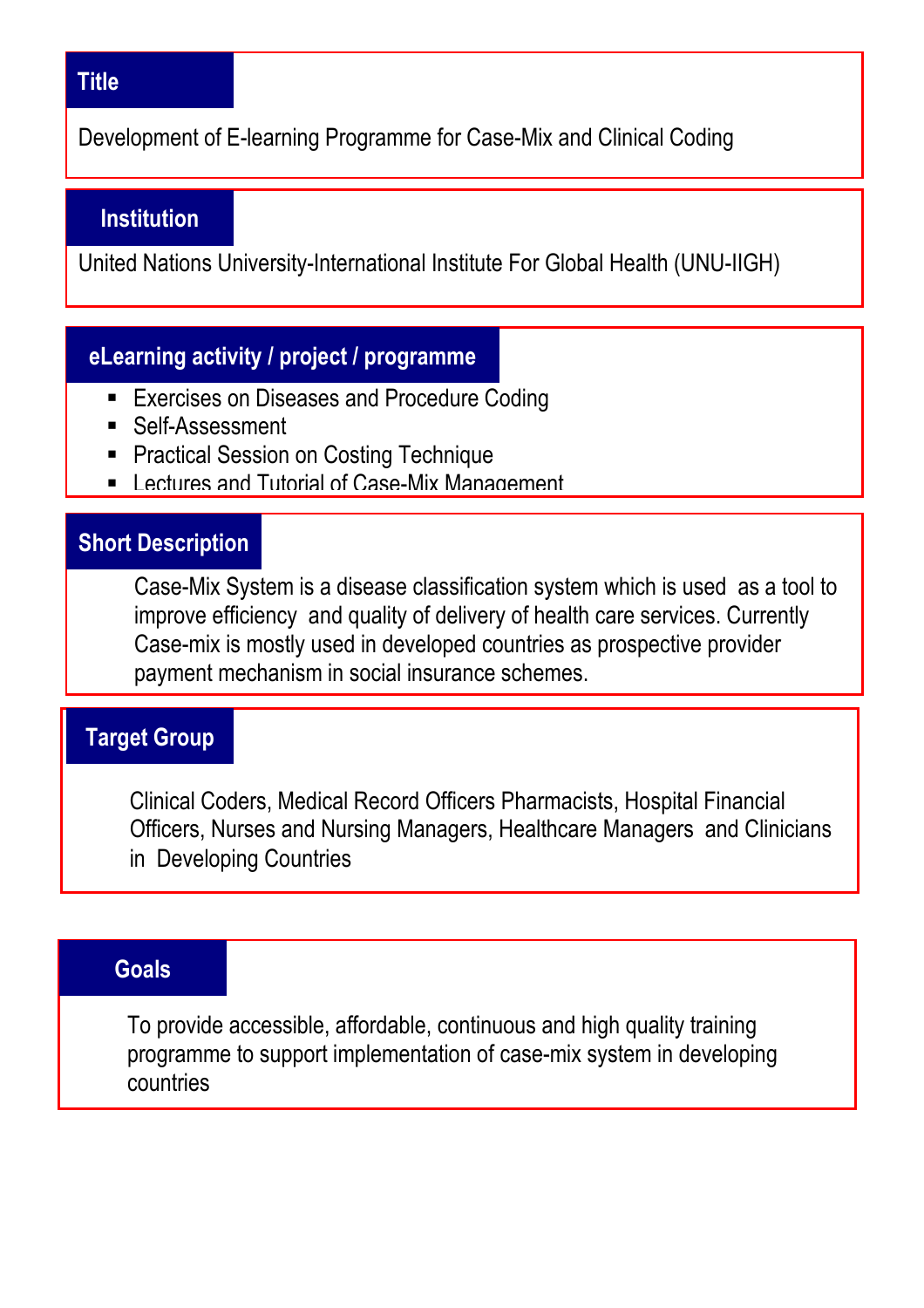- High demand for training programmes on Case-Mix in developing countries
- No other E-learning programme on Case-Mix and Clinical Coding are currently available global
- UNU-IIGH and its partners has experience and technical capacity to conduct training

# **Main challenges**

- Courses should be made available in multiple languages: English/French/Spanish/Portuguese
- Different Case-Mix Classifications is being used in different countries
- Competition with Coding Centres using conventional mode of training
- Financial resource to develop and maintain the programme

# **Partners**

-

- **International Case-Mix and Clinical Coding Centre**
- **Patient-Classification Systems International;**
- WHO-Family of International Classification;
- **E** International Hospital Federation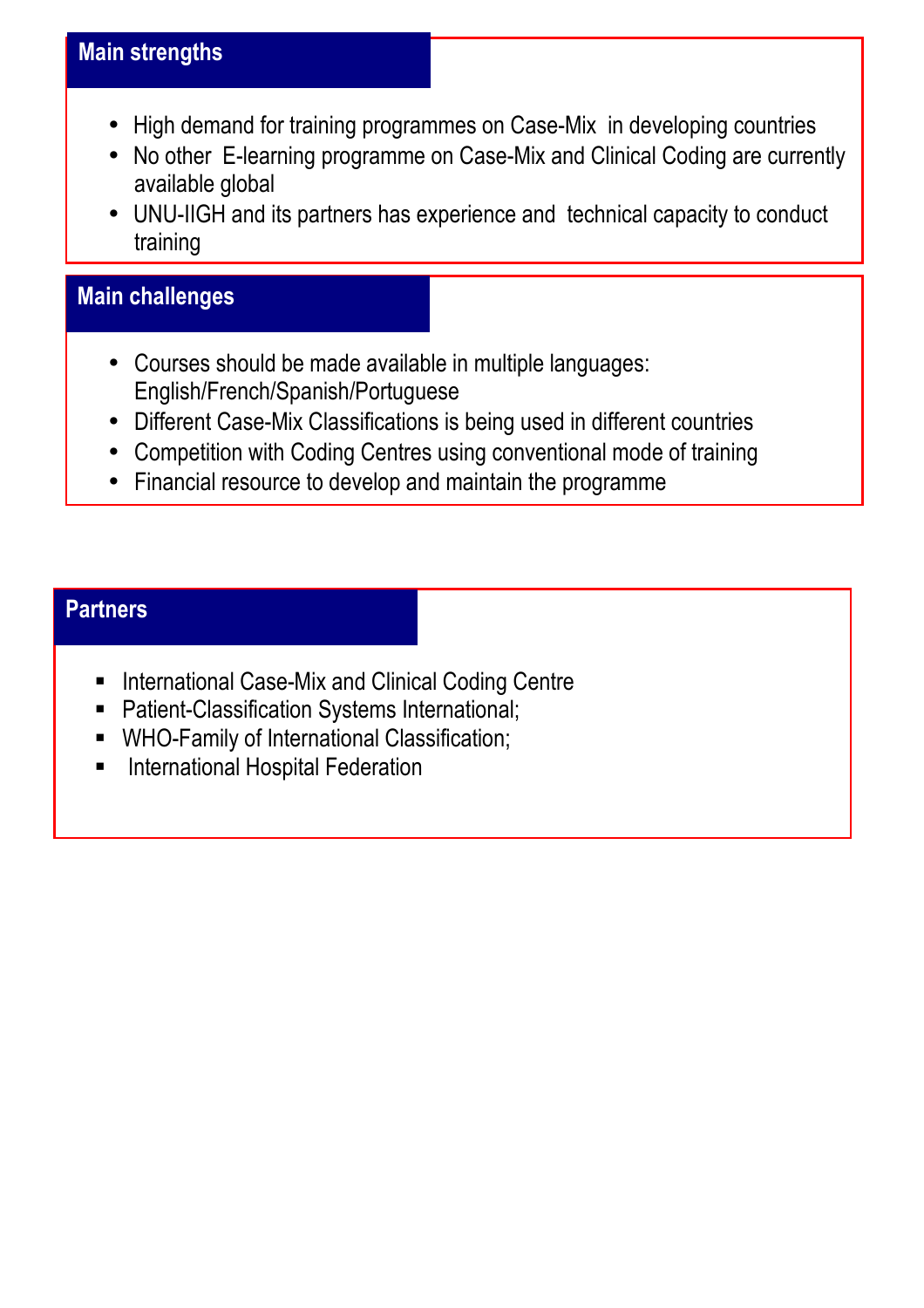# **Illustrations**

#### **DEVELOPMENT OF CASE-MIX SYSTEM IN DEVELOPING COUNTRIES**







# Case-Mix In Mongolia